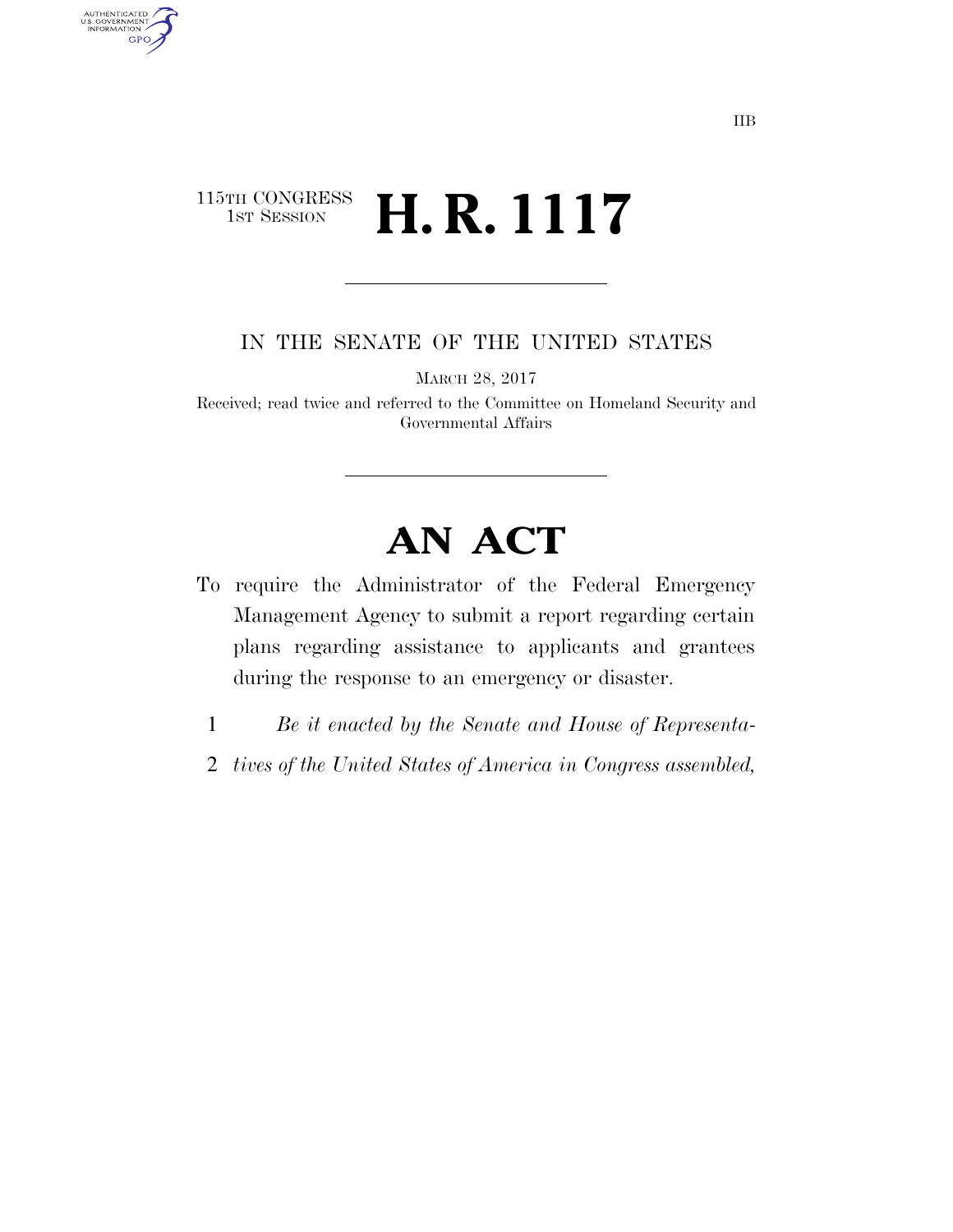## **SECTION 1. ACTION PLAN TO IMPROVE FIELD TRANSITION.**

 (a) IN GENERAL.—Not later than 90 days after the date of enactment of this Act, the Administrator of the Federal Emergency Management Agency (FEMA) shall report to the Committee on Transportation and Infra- structure of the House of Representatives and the Com- mittee on Homeland Security and Governmental Affairs of the Senate regarding the plans the agency will under-take to provide the following:

- (1) Consistent guidance to applicants on FEMA disaster funding procedures during the response to an emergency or disaster.
- (2) Appropriate record maintenance and trans- fer of documents to new teams during staff transi-tions.
- (3) Accurate assistance to applicants and grant- ees to ease the administrative burden throughout the process of obtaining and monitoring assistance.

 (b) MAINTAINING RECORDS.—The report shall also include a plan for implementing operating procedures and document retention requirements to ensure the mainte- nance of appropriate records throughout the lifecycle of the emergency or disaster.

**HR 1117 RFS** (c) NEW TECHNOLOGIES.—Finally, the report shall identify new technologies that further aid the disaster workforce in partnering with State, local, and tribal gov